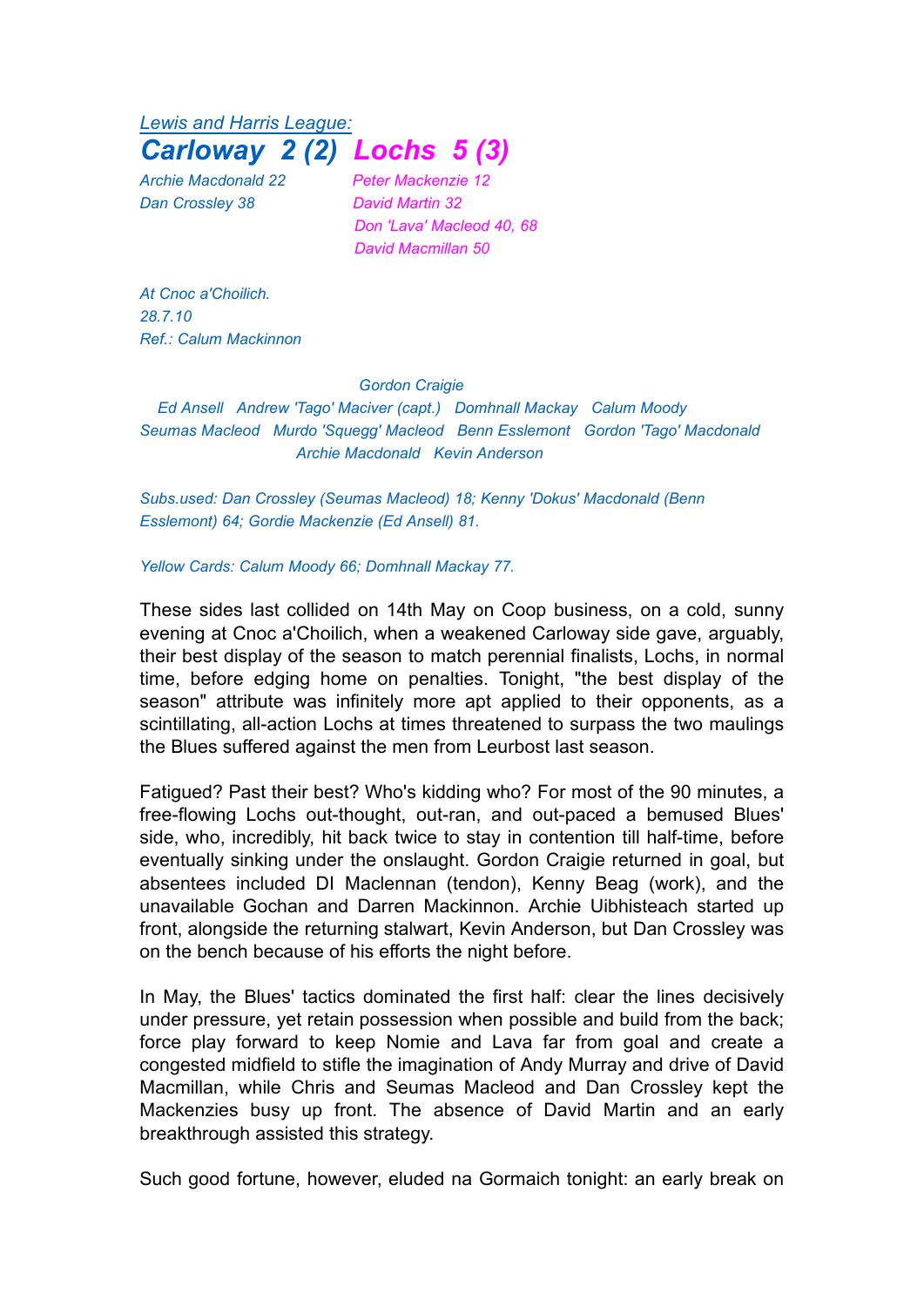the left did see Esslemont send a glorious cross-field diagonal to Macdonald racing to the bye-line, but his early cutback escaped Anderson rushing in, 6 metres out on the left. Unfortunately for the Blues, a Hungarian one-touch approach from Lochs soon confounded their best intentions: the instant layoff and run; the interchange of running patterns from Macmillan, Murray, and Robert Mackenzie; the "dead" man running by Martin, Nomie, and Lava to attract markers into "false" positions to create open spaces for colleagues to exploit; the killer 25-metre diagonal to pick out the unmarked attacker, to shoot or cross for Martin, Robert or Peter Mackenzie coming through centrally or right, or Lava and Nomie left.

Man-marking was ineffective: Martin repeatedly dragged Ed Ansell out; Lava or Nomie ghosted left into space; the Carloway big men gravitated to their right to cover; Peter Mackenzie might have had a hat-trick by the twelfth minute. On 6 minutes he miscued, then pulled a Lava cutback wide left, before a Carlos Alberto-type finish off another Lava cross buried the ball deep to Craigie's right. A minute later Robert Mackenzie cracked the bar from 25 metres before Craigie brilliantly blocked another Peter Mackenzie drive.

Carloway were struggling but then, unexpectedly, equalised: an enormous Pongo free-kick from the left halfway line was miscued by Black who displayed all the control of Karman Akmal to send an attempted fisted clearance slicing back over his head towards goal, before clawing it away. Corners followed and the still-shaken keeper, under pressure from Pongo, only pushed the ball out, and Archie Macdonald headed the ball home from 8 metres. The Blues pushed briefly, before Lava once more was freed on the left, to cut-back for an unmarked Martin in the centre to convert. A minute later Squeg cleared a Lava header off the line before, amazingly, Carloway levelled again: a peach of an Esslemont free-kick on the left, midway within the Lochs' half, was met 10 metres out centrally by an unmarked Crossley to head home.

Two minutes later the spirit level sank once more: a delicately-chipped freekick 22 metres out was met by an unmarked Lava on the left and from 12 metres out, on the extreme edge of the box, he sent an exquisitely-flighted header wide round Craigie and in off the far post.

A class-strike from David Macmillan on 50 minutes secured the points: a Mackay cruncher on Nomie 22 metres out led to a beautiful curler over the wall inside the right-hand post. Sweat, power, and running simply could not match control, subtlety, and movement, and Carloway were in danger of being swamped; a hunger for the ball, incisive tackling, and pace drove Lochs forward.

On 58 minutes another superlative tip-over by Craigie denied Robert Mackenzie from 22 metres; on 63 minutes Craigie blocked from a corner and Lava sent the rebound over. Two minutes later Craigie rescued the Blues